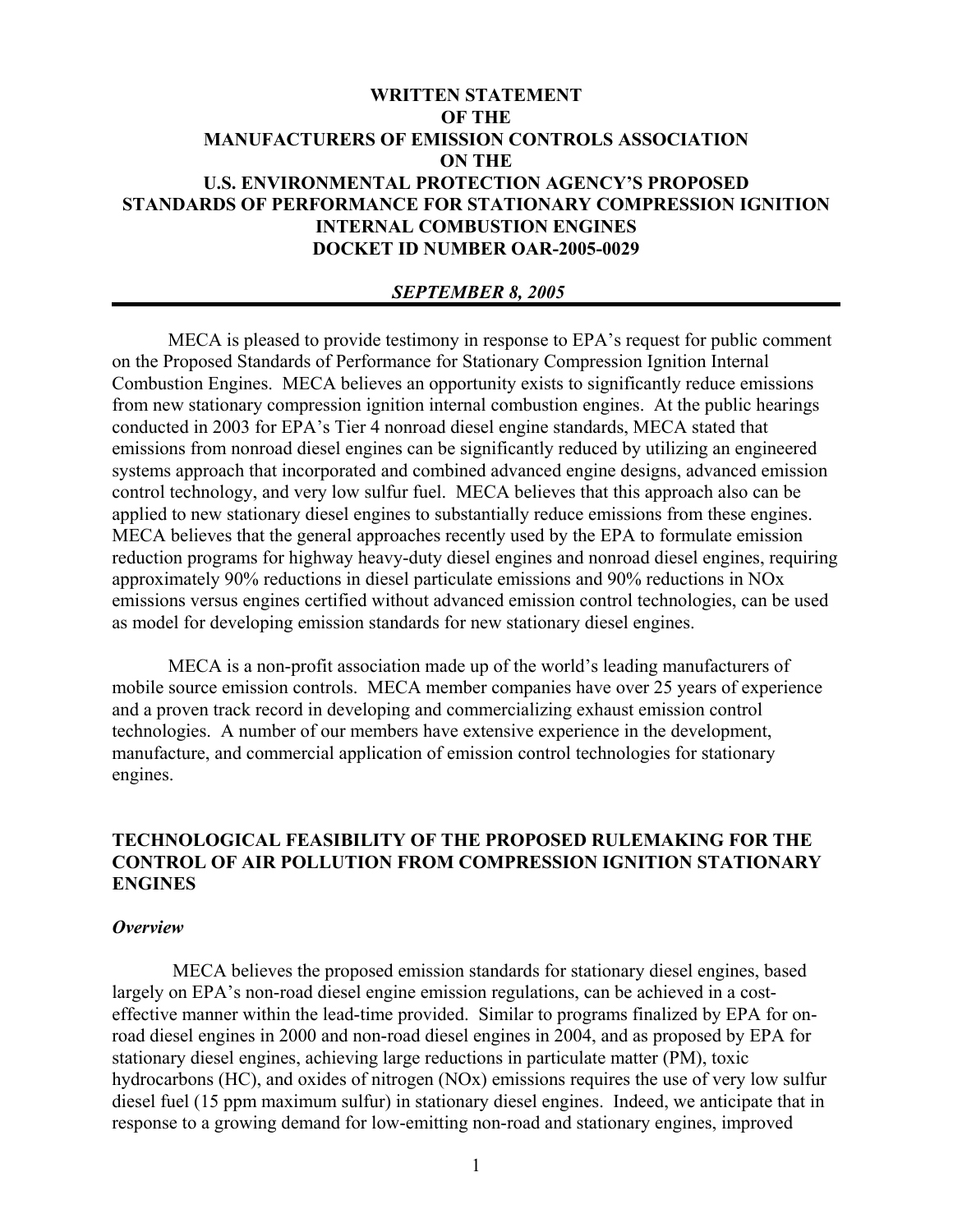engine designs coupled with advanced particulate matter (PM), toxic hydrocarbon (HC), and oxides of nitrogen (NOx) emission control technologies will be available on some models of non-road engines in advance of the effective dates of the standards for use in those areas where 15 ppm sulfur diesel is available in advance of the 2010 fuel sulfur compliance deadline finalized for non-road diesel engines and proposed for stationary diesel engines.

Technologies to reduce diesel PM, such as diesel particulate filters and diesel oxidation catalysts, are commercially available today. In fact, the use of exhaust emission control technology for non-road diesel engines is not new. For over thirty-five years, non-road diesel engines used in the construction, mining, and materials handling industries have been equipped with exhaust emission control technology – initially with diesel oxidation catalysts (DOCs) and followed later by diesel particulate filters (DPFs). These systems have been installed on vehicles and equipment both as original equipment and as retrofit technology on over 250,000 non-road engines worldwide. These technologies have also been equipped on a variety of stationary diesel engines used for power production. The use of SCR technology for NOx control has already been commercially applied to these engines.

 Technologies such as DPFs and NOx adsorbers, as well as the integration strategies being developed to meet the 2007/2010 heavy-duty on-road diesel engine standards and Tier 4 non-road diesel engine standards, can be applied to stationary diesel engines provided adequate lead-time is given. Also, SCR, which has been widely used on stationary engines and in some mobile source applications on a limited basis, is another possible NOx control option. Exhaust gas recirculation (EGR) technology, which is being used on highway HDEs and is being evaluated on non-road engines as a retrofit option, will also be an available option to help meet the proposed standards for stationary diesel engines. Finally, lean-NOx catalyst technology, which is an available retrofit technology for on-road HDEs, is a strategy that could be used to help meet the possible less stringent NOx standards being contemplated for several of the smaller engine categories of non-road and stationary diesel engines. A comprehensive list of references discussing the considerable progress in developing, optimizing, and applying advanced emission control technologies and strategies for reducing emissions from diesel engines can be found in *Diesel Emission Control: 2001 in Review*, SAE Paper No. 2002-01- 0285 (2002 SAE Congress, Detroit), *Diesel Emission Control: 2002 in Review*, SAE Paper No. 2003-01-0039 (2003 SAE Congress, Detroit), and *Diesel Emission Control Technology: 2003 in Review*, SAE Paper No. 2004-01-0070 (2004 SAE Congress, Detroit). Emission control technology options for non-road diesel engines are also detailed in MECA's report "Exhaust Emission Controls Available to Reduce Emissions from Non-Road Diesel Engines" published in April 2003 and available on MECA's website at: www.meca.org.

## *PM, Toxic HC, NOx Emission Control Technology Capability and Experience for Stationary Diesel Engines*

A number of advanced emission control technologies exist today to significantly reduce PM, HC, NOx and toxic emissions from diesel engines. These include DPFs, SCR, NOx adsorbers, lean NOx catalysts, EGR (exhaust gas recirculation), and DOCs. Crankcase emission control technologies will also be available to reduce crankcase emissions from these engines.

*Diesel Particulate Filters* (DPFs) – As noted above, DPFs are commercially available today. Over 200,000 on-road heavy-duty vehicles worldwide have been retrofit with DPFs and over one million new diesel passenger cars in Europe have been equipped with this technology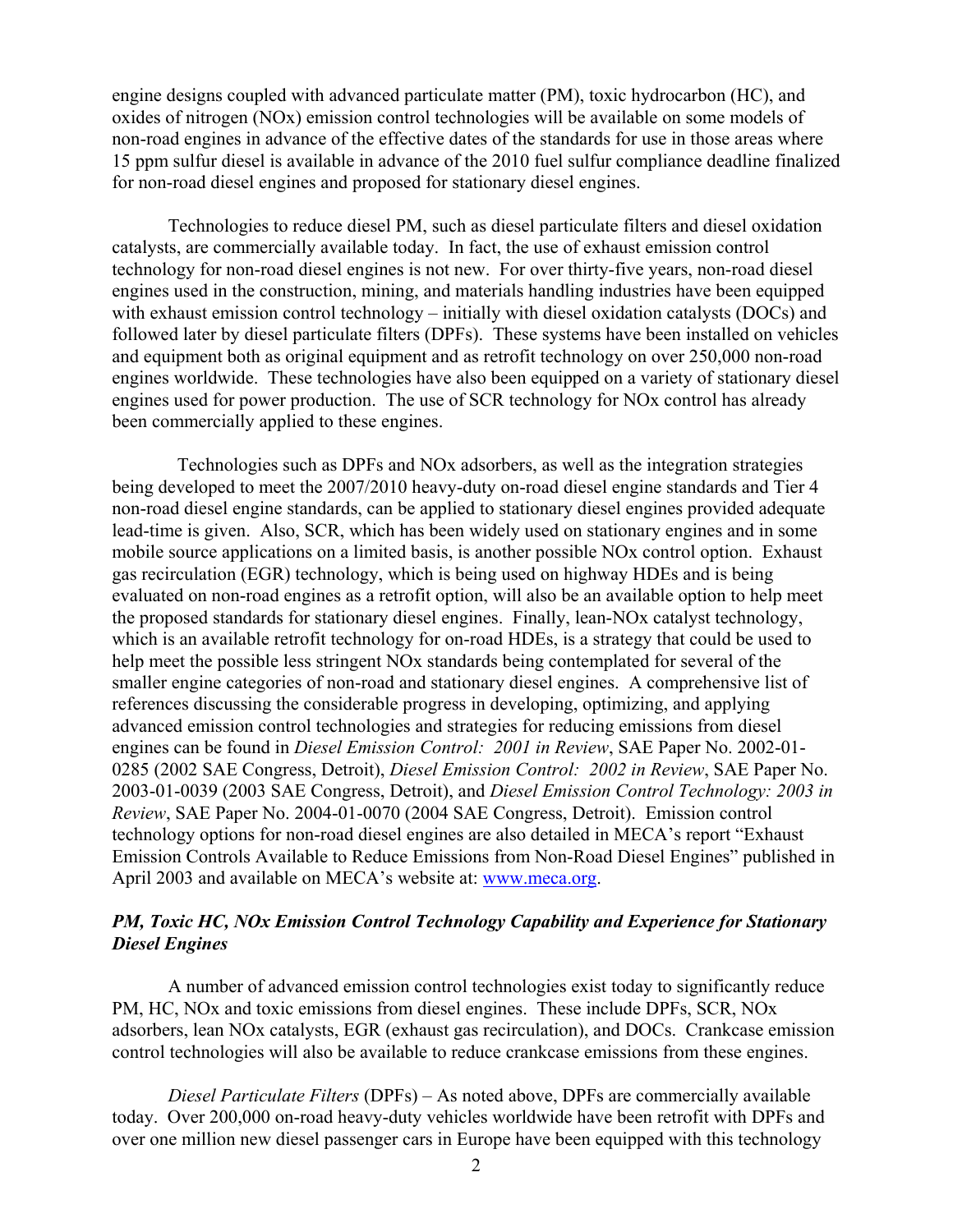since 2000. At least two engine manufacturers are already offering diesel engines for transit applications integrated with DPFs, with all heavy-duty engine manufacturers intending to include integrated DPFs with all new U.S. highway heavy-duty diesel engines starting in 2007 (to meet EPA's 2007 highway heavy-duty engine particulate standard of 0.01 g/bhp-hr). Engine manufacturers have also begun to include DPFs with new heavy-duty diesel engines in Japan to comply with Japan's 2005 heavy-duty particulate matter standard. In all cases these heavy-duty highway diesel engine applications in the U.S. and Japan will include active filter regeneration strategies to ensure that filter regeneration occurs under all engine operating conditions. In general these active regeneration strategies for highway diesel engine applications include advanced engine controls and/or diesel fuel injection strategies that serve to elevate filter temperatures to levels necessary to ensure regeneration occurs on the vehicle.

For nonroad engines, DPFs have been successfully installed and used on mining, construction, and materials handling equipment where vehicle integration has been challenging. These nonroad applications include the use of both passive and active filter regeneration strategies. Active nonroad DPF options include diesel fuel injection strategies, engine throttling strategies, the use of electrical heating elements, and fuel burners. Over 20,000 active and passive systems have been installed on nonroad applications as either original equipment or as a retrofit worldwide. Some nonroad filter systems have been operated for over 15,000 hours or over 5 years and are still in use.

Particulate filters, many employing active regeneration strategies such as fuel burners or electrical resistance heaters, have also been used on over 100 locomotives in Europe since the mid-1990s providing in excess of an 85 percent reduction in particulate matter (PM) emissions. Some of these systems have been operating effectively for over 650,000 kilometers. The European locomotive applications include DPFs installed on Caterpillar 3512 and 3516 engines powered at 1100 and 1500 kW, respectively. Currently, a DPF system is being installed on a 3000 kW diesel locomotive in Germany. Active DPF retrofit systems are also being evaluated in a railroad industry sponsored test program at Southwest Research Institute (San Antonio, TX) using a two-stroke, V-16 locomotive engine rated at 1490 kW  $\omega$  900 rpm. Active DPF systems have also been used in Europe on a limited number of commercial marine diesel engines including sight-seeing ships used on lakes in Switzerland.

 Large stationary diesel engines used for both primary and back-up power generation have also been installed with DPF systems to control particulate emissions. Perhaps the most comprehensive information on the application of DPFs to stationary diesel engines can be found in the California Air Resources Board staff report issued in September 2003 to support ARB's air toxic control measure aimed at reducing particulate emissions from these engines (ARB staff report available at: www.arb.ca.gov/regact/statde/statde.htm). This report includes lists of DPF applications and reports on operating experience on large stationary engines in California. The California experience includes numerous DPF installations on large engines rated above 600 kW, including Caterpillar 3516 engines rated in the 1490-2120 kW range. Operating experience with these large engine DPF systems has been generally good with DPFs providing 85% or larger reductions in particulate matter compared to uncontrolled levels. More recently in July 2005 the California Energy Commission published a report detailing the emission performance of back-up diesel generators with a variety of power ratings equipped with exhaust emission controls including DOCs, passive DPFs, and active DPFs (this report is available at: www.energy.ca.gov/pier/final\_project\_reports/CEC-500-2005-049.html). The DPFs evaluated in this program were again found effective in reducing PM emissions by more than 85%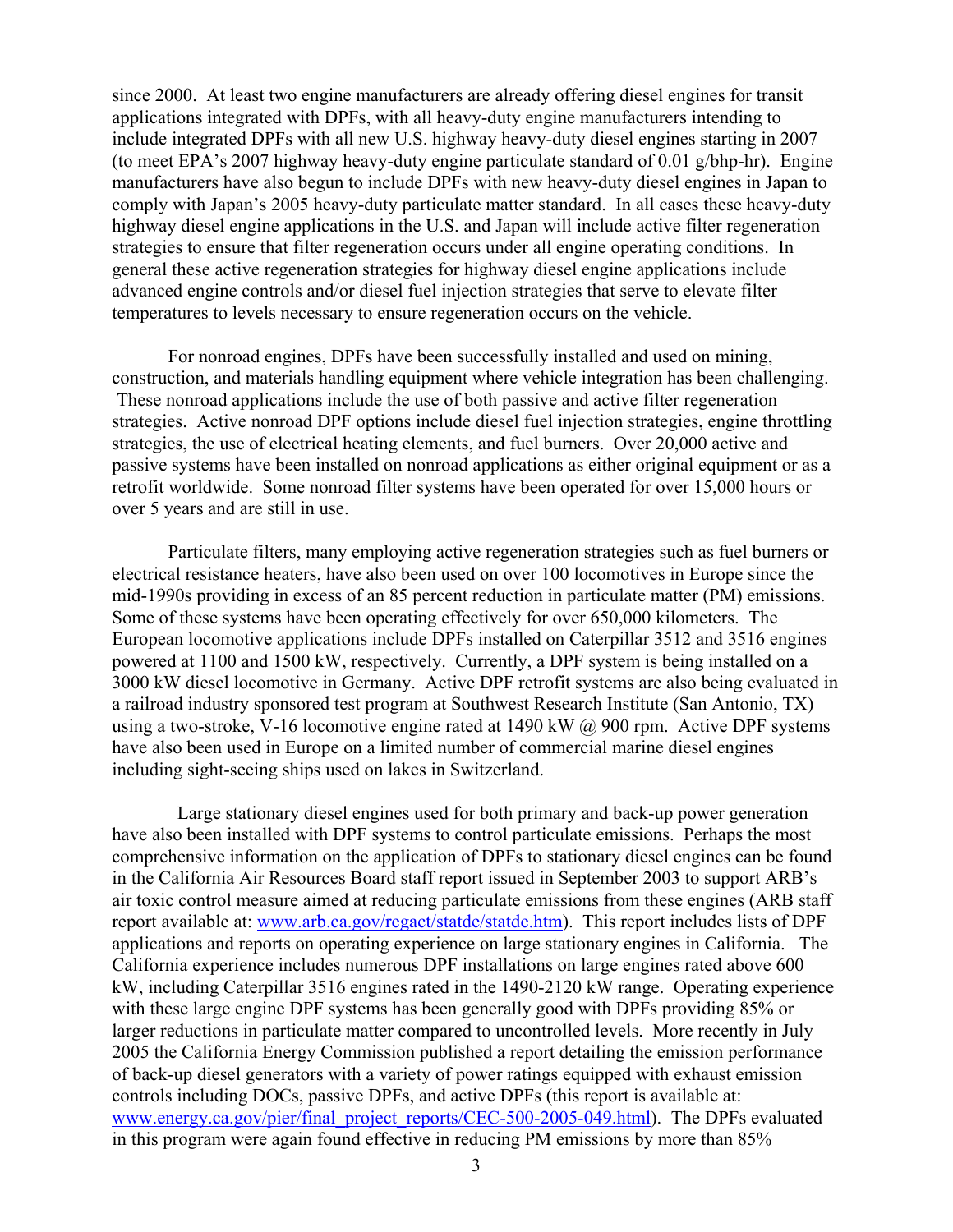compared to uncontrolled baseline levels. Currently one manufacturer has been verified under ARB's diesel retrofit verification program with a DPF technology for stationary diesel engines. This DPF technology has been verified as a Level 3 technology (> 85% particulate matter reduction) for a wide range of diesel engines used in stationary applications covering model years from 1996 through 2003 engines. Additional verifications of retrofit DPF technologies for stationary engines are expected under this ARB program.

As part of their work on controlling particulate emissions from stationary diesel engines ARB has conducted a test program to evaluate a number of emission control technology options on a stationary engine. Some discussion of this test program is also included in ARB's staff report referenced above. Options evaluated included a passive DPF approach an active DPF approach utilizing electric resistance heaters. Both of these technologies were reported to reduce particulate emissions by more than 90% on a 2000 model year Caterpillar 3406C engine.

Where diesel fuel with <15 ppm sulfur is used, precious metal catalyst-based diesel particulate filters (CB-DPFs) have consistently demonstrated the capability to reduce PM emissions on a mass basis by up to 90 percent or more. In addition, this technology has proven effective in reducing the carbon-based PM by up to 99.9+ percent, while significantly reducing particle numbers over the full range of particle size, including ultra-fine particles. CB-DPF technology, has also demonstrated the capability to reduce a wide range of toxic hydrocarbon species and PAHs by up to 80 percent or more.

Particulate filter systems are emerging that are specially designed to provide exhaust flow turbulence and increased particulate residence time, and have achieved PM reductions in the 40 to 65+ percent range. These filter designs are often termed "open" filters to distinguish them from the high-efficiency, wall-flow type filters used most commonly in DPF retrofit applications or in future U.S. 2007-compliant, on-road heavy-duty diesel engines. A version of this "open" particulate filter technology is currently offered in Europe as a retrofit technology for reducing diesel particulate emissions from late model diesel passenger cars and being evaluated for heavyduty diesel retrofit applications in the United States. A similar filter design is being evaluated for original equipment passenger car applications in Europe (see, e.g., *New Diesel Catalyst*  systems to Achieve European Legislation – Tested on a Volvo S60 Passenger Car, 24<sup>th</sup> Vienna Motor Symposium, May 15-16, 2003, Vienna, Austria), and will be available from one European heavy-duty engine manufacturer on a Euro 4-compliant heavy-duty diesel engine. Other "open" filter designs have been verified by EPA and ARB for use as a diesel retrofit technology. An "open" filter design is also being developed by a different manufacturer for nonroad engine applications, including engines under 37 kW.

*Diesel Oxidation Catalysts (DOCs)* – DOC technology is available today and represents a cost-effective, interim PM control strategy. Over 250,000 nonroad vehicles and equipment, including mining vehicles, skid steer loaders, forklift trucks, construction vehicles, and stationary engines, as well as over 50,000,000 diesel passenger cars and over 1.5 million trucks and buses worldwide have been equipped with DOCs. Control efficiencies of 20-50% for particulate matter (PM), up to 90% reductions for CO and HC, including large reductions in toxic hydrocarbon species have been achieved and reported in tests of DOCs on a large variety of on-road and nonroad diesel engines. With respect to particulate emissions, the wide range of PM reductions observed with DOCs reflects the fact that DOCs oxidize soluble hydrocarbons associated with PM (the so-called soluble organic fraction [SOF] of PM). The SOF content of PM is related in part to the oil consumption characteristics of diesel engines.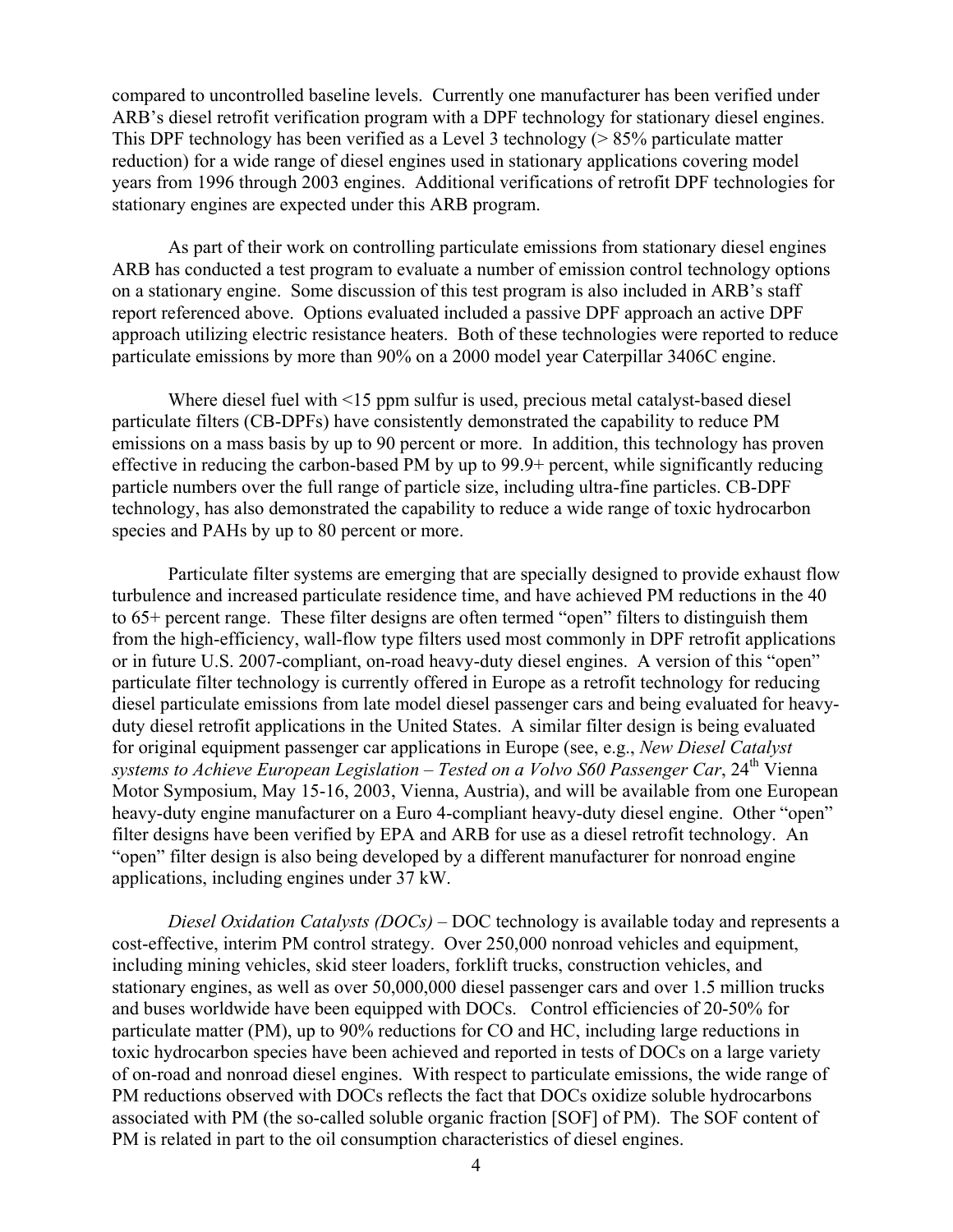Although the application of DOCs to stationary diesel engines is limited, the technology has been applied to some large, stationary diesel engines. An example of this is the installation of DOCs on an emergency generator in California in 2000. The engine is a Cummins KTA50- G9 rated at 1,650 kW. The DOC installed on this large diesel engine provides odor control as well as reducing PM, CO, and hydrocarbon emissions. Several other DOC installations on stationary engines or tests of DOCs on stationary engines are listed in the ARB staff stationary engine report referenced previously in discussing DPF experience. Oxidation catalysts have also been installed on ferries operating around Hong Kong and have been effective in reducing particulate emissions.

*Selective Catalytic Reduction (SCR) Technology* **–** SCR technology is a proven NOx control strategy. SCR has been used to control NOx emissions from stationary sources for over 15 years. More recently, it has been applied to select mobile sources including trucks, marine vessels, and locomotives. In 2005, SCR using a urea-based reductant is expected to be introduced on a large number of on-road diesel heavy-duty engines to help meet the Euro 4 heavy-duty NOx emission standards. SCR is also being given serious consideration by engine manufacturers for complying with future on-road heavy-duty diesel engine emission standards in both the U.S. and Japan (in the 2009-2010 timeframe). Applying SCR to diesel-powered engines provides simultaneous reductions of NOx, PM, and HC emissions. Since the mid-1990s, SCR technology using a urea-based reductant has been installed on a variety of marine applications in Europe including ferries, cargo vessels, and tugboats with over 100 systems installed on engines ranging from approximately 450 to 10,400 kW. These marine SCR applications include the design and integration of systems on a vessel's main propulsion engines and auxiliary engines. A smaller number of SCR systems have also been installed on diesel locomotives, largely in Europe.

SCR has also been combined with DPF technology to provide simultaneous large reductions in NOx and PM emissions as well as reductions in CO and hydrocarbon emissions. In California, a 300-ton gantry crane powered by a turbocharged, after-cooled diesel engine rated at 850 kW was equipped with such a combined emission system in 2001. The expected emission reductions were an 85% reduction of particulate matter and a 90% reduction in NOx. A few combined SCR/DPF systems have also been installed on stationary diesel engines used for power production including six Caterpillar 3516B engines operating in southern California. Volvo AB recently announced in the summer of 2004 the launch of 27 diesel transit buses in Sweden that are operating with a combined SCR/DPF system to reduce PM and NOx emissions below the European Euro 5 heavy-duty emission limits that do not come into force until 2008. A number of small test fleets of heavy-duty over-the-road diesel vehicles are also operating within the U.S. to demonstrate the capabilities of combined PM and NOx control using SCR and DPFs. DOE's (U.S. Department of Energy) APBF-DEC program includes the evaluation of two different combined SCR/DPF systems on a 12 liter heavy-duty diesel engine. Results on this program were reported at the 10<sup>th</sup> Annual DEER (Diesel Engine Emission Research) Conference during the week of August 29, 2004. These results included the operation of these two different SCR/DPF systems for 2000 hours of durability with emission performance near the EPA 2010 heavy-duty on-road emission limits. A final report on this APBF-DEC project is expected in late 2005 detailing the performance of these SCR/DPF systems through 6000 hours of engine aging.

*NOx Adsorber Technology –* MECA believes that NOx absorber technology will also be an available NOx control strategy to help reduce NOx emissions from stationary diesel engines.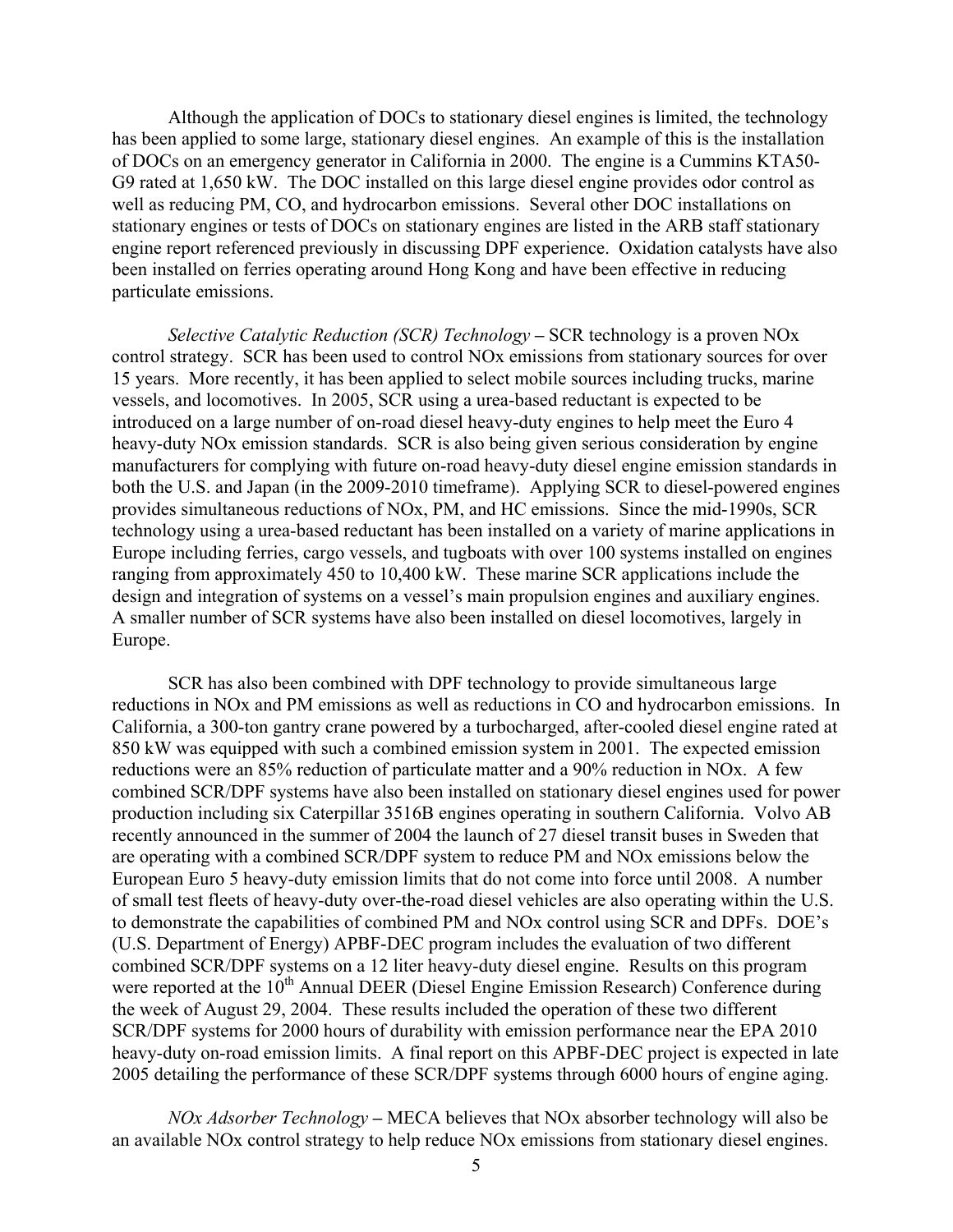NOx adsorber catalysts are currently being used commercially in light-duty gasoline direct injection (GDI) engines sold in Europe and Japan. This technology continues to undergo extensive research and development in preparation for the U.S. 2007/2010 on-road heavy-duty and Tier 4 nonroad diesel engine requirements. The progress in developing and optimizing this technology has been extremely impressive. Indeed, the Clean Diesel Independent Review Panel, charged by EPA to assess the technological progress in meeting the 2007/2010 standards, concluded in latter part of 2002, that NOx adsorber technology development was on track to help meet the on-road heavy-duty engine standards and no technological roadblocks were identified. The recent EPA *Highway Diesel Progress Review Report 2* (March 2004) also summarizes recent results from the DOE APBF-DEC program that demonstrate the ability of a NOx adsorber/DPF system to maintain 90% NOx efficiency on a heavy-duty diesel engine for more than 1500 hours of operation. Information presented at DOE's 10<sup>th</sup> Annual DEER Conference during the week of August 29, 2004 updated information on this heavy-duty NOx adsorber/DPF system test program and showed that this 90% NOx efficiency level was maintained through 2000 hours of durability including numerous high temperature desulfation events.

 The current focus of NOx adsorber technology development and optimization is on: 1) expanding the operating temperature window in which the technology will perform, 2) improving the thermal durability of the technology, 3) improving the desulfurization methods and performance, and 4) improving system packaging and integration. The progress being made in these areas continues to be impressive. In light-duty applications, several automobile manufacturers are conducting in-vehicle tests with NOx adsorber/DPF systems (see for example, SAE Paper No. 2004-01-1791 for EPA's emission tests of prototype vehicles equipped with NOx adsorber/DPF systems) and one manufacturer has introduced a diesel-powered passenger car in Europe and a diesel-powered light-duty truck in Japan with a combined NOx adsorber/DPF system in late 2003.

*Low-Pressure EGR* – This technology is being successfully demonstrated in retrofit applications on trucks, buses, and other applications. Over 2000 systems are running worldwide. Low-pressure EGR has demonstrated a NOx control capability in the range of 30 to 60 percent. ARB recently verified a low-pressure EGR/DPF system with 40% NOx reduction for a range of on-road diesel engines. With an active DPF and <15 ppm sulfur diesel, NOx control levels as high as 80 percent may be achievable. Current experience with low-pressure EGR is in the 140- 330 kW range, with a new larger EGR valve now being offered to cover diesel engine applications up to 750 kW. Low-pressure EGR systems are currently being developed for stationary diesel engines rated at up to 2200 kW.

*Lean NOx Catalyst (LNC) Technology* – This technology has been verified by the California Air Resources Board (25 percent NOx control) for specific on-road diesel retrofit applications. This technology, which is being used in combination with both DPFs or DOCs, is being also demonstrated and commercialized for a variety of non-road applications, including heavy-duty earthmoving equipment, locomotives, agricultural pumps, and portable engines.

*Crankcase Emission Controls* – Crankcase emissions from diesel engines can be significant and can be controlled by the use of a multi-stage filter designed to collect, coalesce, and return the emitted lube oil to the engine's sump. Filtered gases are returned to the intake system, balancing the differential pressures involved. Typical systems consist of a filter housing, a pressure regulator, a pressure relief valve and an oil check valve. These systems have the capability to virtually eliminate crankcase emissions. This technology is currently being used in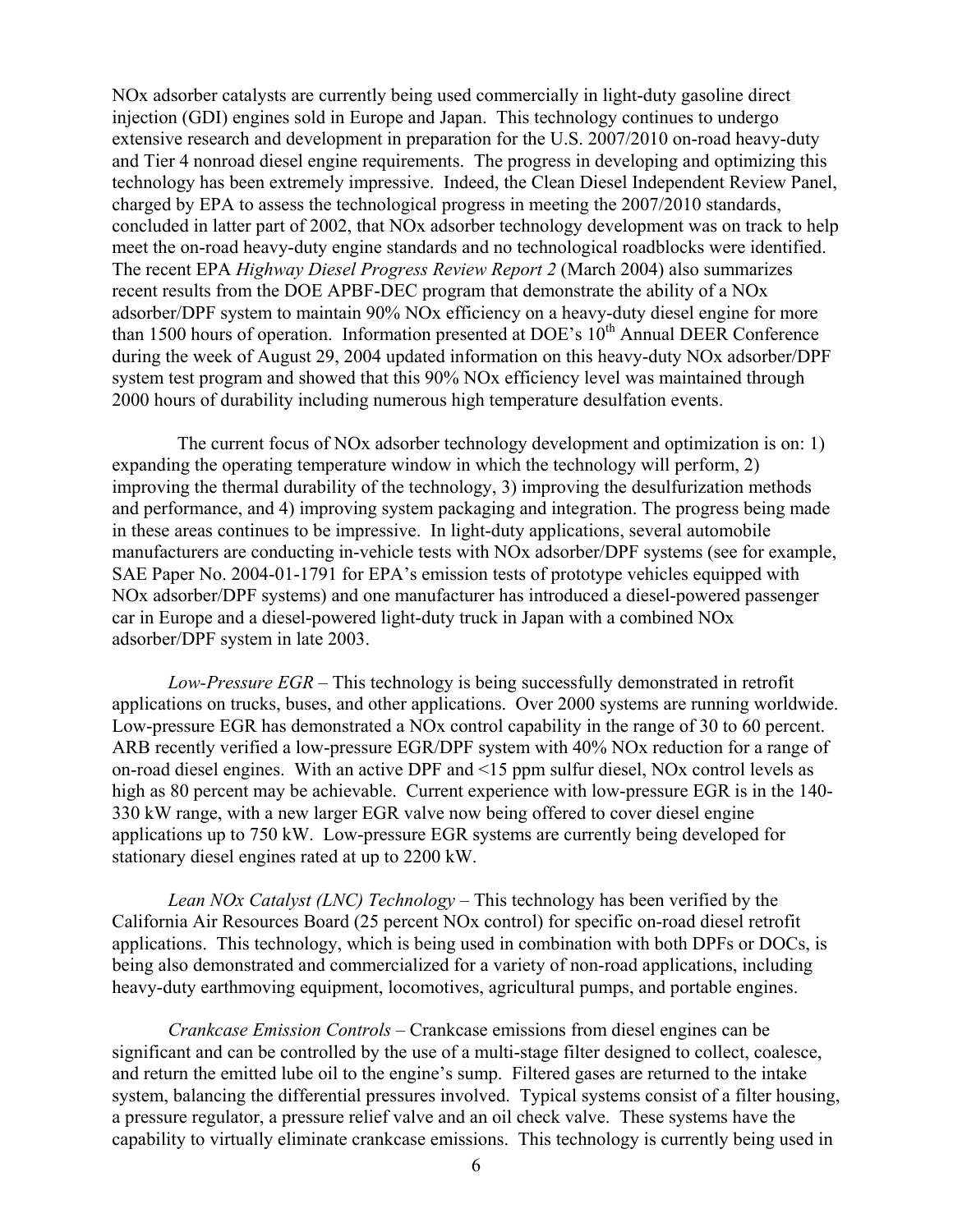Europe on new engines as well as the United States on a retrofit basis. Closed crankcases with filtration systems will be required on new heavy-duty on-road and non-road diesel engines as part of EPA's regulatory programs covering these applications. Although not specifically discussed in EPA's proposal covering diesel stationary engines, MECA assumes and recommends that stationary diesel engines would and should also be required to control crankcase emissions.

#### **THE NEED FOR LOW SULFUR DIESEL FUEL**

#### *15 ppm Sulfur Limit*

The adverse impacts of sulfur in diesel fuel on catalyst-based diesel particulate filters and NOx adsorbers is now clearly established and is well documented in the EPA on-road and nonroad diesel emission programs. As is the case with meeting the 2007/2010 on-road HDE standards and the Tier 4 non-road standards, <15 ppm diesel sulfur fuel is absolutely essential for meeting EPA's proposed PM standards for stationary diesel engines rated from 25 to >750 hp.

Sulfur affects precious metal catalyst-based diesel particulate filter performance by inhibiting the performance of catalytic materials upstream of or on the filter. This phenomenon not only adversely affects the ability to reduce emissions, but also adversely impacts the capability of these filters to regenerate – there is a direct trade-off between sulfur levels in the fuel and the ability to achieve regeneration. Sulfur also competes with chemical reactions intended to reduce pollutant emissions and creates particulate matter through catalytic sulfate formation. The availability of very low, <15 ppm sulfur fuel will enable these filters to be designed for improved PM filter regeneration and emission control performance, as well as to minimize any increase in sulfate emissions. Indeed, diesel fuel containing <15 ppm sulfur is required to ensure maximum emission control performance on the broadest range of diesel stationary engines possible.

Diesel fuel with less than 15 ppm sulfur is absolutely essential to commercializing NOx adsorber systems that can function effectively both for on-road, non-road, and stationary diesel engine applications. At higher sulfur levels, a NOx adsorber quickly becomes ineffective as the sulfur attaches to the sites meant to "trap" the NOx. The sulfur remains attached to these sites until high temperature, rich conditions, which are not characteristic to normal diesel engine operation, are met.

Also, while a sulfur regeneration mode or desulfurization cycle will need to be employed in any case, the frequency of desulfurization must be kept to a minimum to avoid substantial fuel economy penalties and perhaps a degradation of the NOx adsorber performance that, in turn, will require an even more frequent desulfurization. As the sulfur level increases, the frequency, as well as the severity, of regenerations needed increases.

The effectiveness of other NOx control technologies, such as SCR and lean NOx catalyst technology, that may play a role in reducing emissions from stationary diesel engines would greatly benefit from the use of <15 ppm in terms of improved emission control performance and minimization of the sulfate formation when precious metals are used. Finally, while DOC technology will function effectively with <500 ppm fuel, the availability of 15 ppm will improve overall catalyst PM control efficiency by reducing the sulfate production and will enable the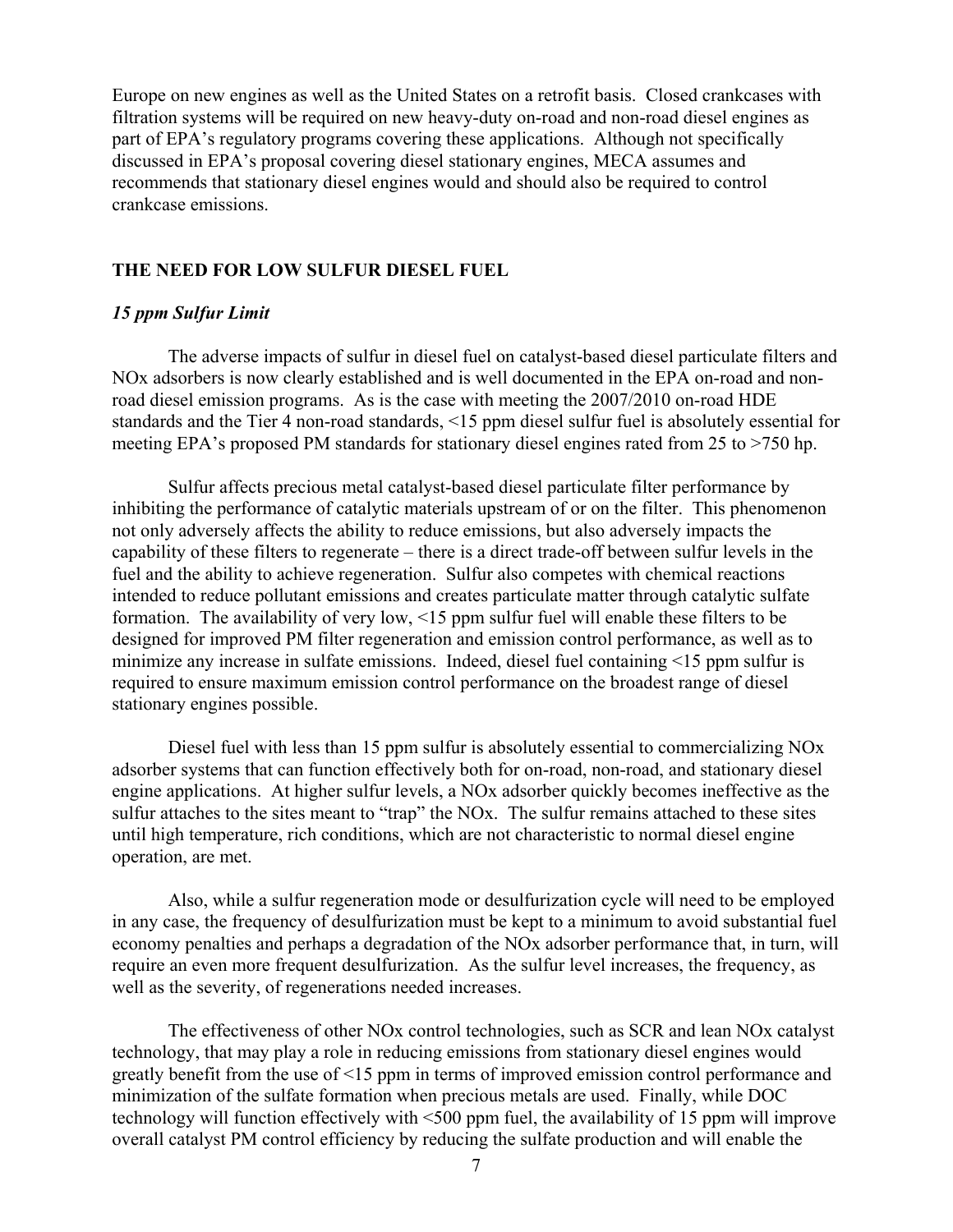utilization of more active catalyst formulations that could provide greater reductions in toxic HC and the soluble organic fraction (SOF) of the PM emissions.

MECA supports the proposal of extending the 15 ppm sulfur limit to diesel fuel sold for use by all stationary diesel engines, including engines with a displacement of 30 liters per cylinder or more. We believe with the availability of 15 ppm sulfur fuel and with adequate leadtime significant emission reductions from stationary diesel engines could be achieved using advanced emission control technology.

#### **COSTS**

History has shown that advanced emission control technologies have been applied to a wide variety of mobile source applications in a cost-effective manner. Indeed the cost of meeting new, stricter emission requirements has always been less than initially anticipated. We believe that new strict emission standards for stationary engines will also be met in a costeffective manner given adequate lead-time. MECA and its members have provided catalyst cost estimates to EPA for DOCs, DPFs, and SCR catalysts as part of their on-road and non-road diesel engine rulemaking process. MECA believes that the EPA cost estimates included in the Regulatory Impact Analysis for both the on-road and non-road diesel engine regulatory programs are in a reasonable range.

ARB in their stationary engine staff report referenced previously, estimated costs for a DPF on a stationary diesel engine rated at 440 kW to be \$22,400.00 for equipment and installation (approximately \$50/kW). DOC costs for a similarly sized stationary engine were estimated to be \$6150.00 (about \$14/kW). In a July 2002 report a CALSTART study sponsored by DOE, the Gas Technology Institute, and the Department of Transportation (DOT) evaluated various options for reducing emissions from passenger ferries operating in the San Francisco Bay Area. Included in these options were equipping EPA Tier 2 compliant engines with a catalyst-based DPF, with SCR, and with a combined SCR/DPF system (DPF operating at 90% PM reduction efficiency, SCR operating at 80% NOx reduction efficiency). The estimated installed costs from this study were \$20/kW for the DPF option, \$71/kW for the SCR option, and \$91/kW for the combined SCR/DPF option. Current large-scale commercial marine SCR-only applications in Europe are in the \$22-\$45/kW range.

## **SPECIFIC COMMENTS RELATED TO THE PROPOSED EMISSION STANDARDS FOR VARIOUS ENGINE CATEGORIES**

*Engines < 75 hp* – MECA supports the EPA position that the results of the planned 2007 non-road diesel engine technology review focused on these smaller diesel engines should apply to stationary diesel engines as well. MECA believes some very promising technologies are emerging that could be applied to smaller non-road and stationary diesel engines to provide meaningful PM, NMHC, and NOx emission reductions at a reasonable cost with good performance. These technologies include such concepts as "open" DPFs and lean NOx catalyst discussed above.

*Non-generator, stationary engines with hp > 750* – MECA believes that NOx standards for non-generator, stationary engines with horsepower ratings > 750 should be equivalent to